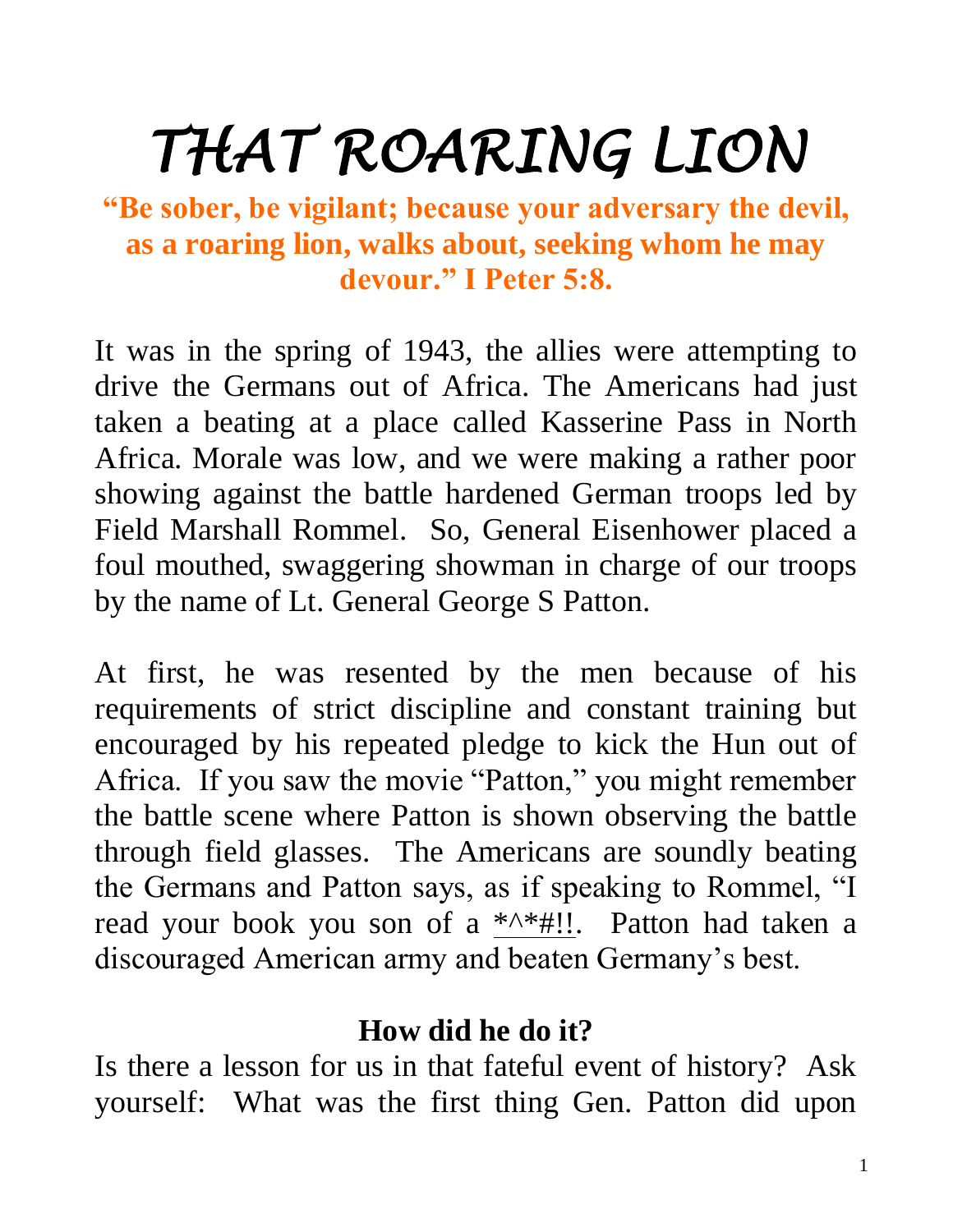taking command? He required strict discipline and constant training, but that was not all. There was one other very important thing that made Patton victorious. He had studied his enemy carefully and anticipated his every move. **He knew his enemy!**

Let's remember those three points as we study our enemy. We have a very sly, capable and determined enemy that is out to destroy us. Peter has cautioned us to take his warning seriously - to be alert and ever on guard. Ephesians 6:10-19 tells us how to prepare for the battle, and we will get more on that later. But first, let's identify and learn all we can about our enemy.

#### **Who is our enemy?**

He is known as Satan, the Devil, Beelzebub, adversary, serpent, dragon, god of this world, our accuser, as well as many other descriptive terms describing his character.

### **But, is he real?**

A 2002 poll by Barna Research showed that 75% Roman Catholics, and 55% of Protestants considered Satan simply a symbol, or concept, or principal of evil, not an actual personality. Whereas, only a minority of 34% believed Satan to be a living being with supernatural powers.

Humanity has a very dangerous, determined, enemy, fully bent on destroying the human race; yet, the largest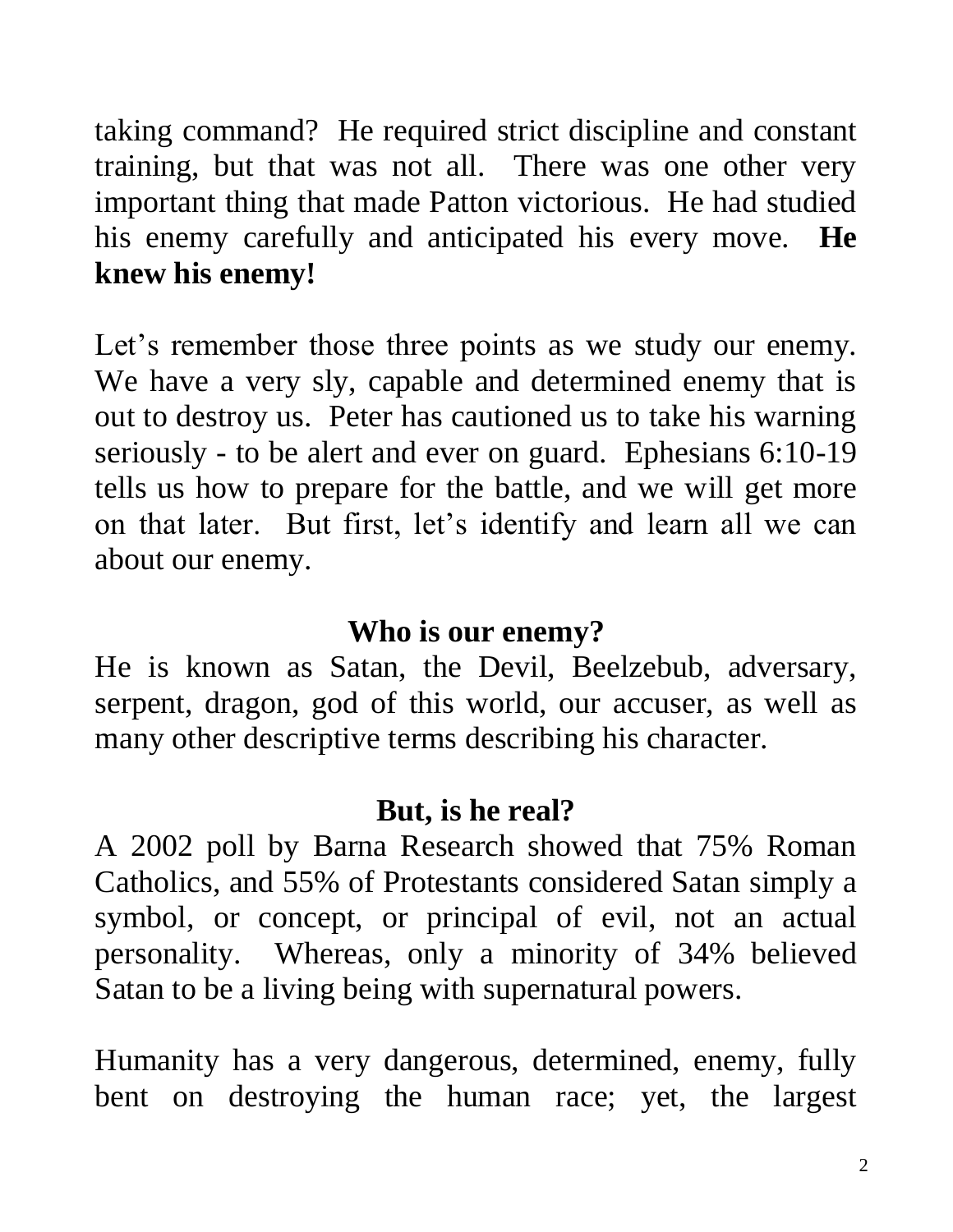percentage of those who should know about him does not even believe he exists. Who's to blame? If the watchmen have not sounded the alarm, the people may perish, but ---, take warning, you who are the watchmen over God's people, Ezekiel 33:6 still applies.

"…if the watchman see the sword come, and blow not the trumpet, and the people be not warned; if the sword come, and take any person from among them, he is taken away in his *iniquity*; but his blood will I require at the watchman's hand" (Ezek. 33:6).

### **How did Satan come to be?**

Christ created all things (John 1:1-3); but did He create the Devil? No, He created a super archangel called Lucifer (light bringer), a highly intelligent, perfect angel. Ezekiel tells us, "and you were the anointed cherub that covers with overshadowing [wings], and I set you so. *(See Exodus 25:17-20 for a description of God's throne in heaven describing over shadowing-wings).* You were upon the holy mountain of God; you walked up and down in the midst of the stones of fire" (Ezek. 28:13-14 AMP). Also, Isaiah says that he even had a throne of his own (Isa. 14:13).

### **What happened to him?**

Lucifer, the light bringer, whom God had given all these things, including free choice, chose to rebel against God and thus became Satan.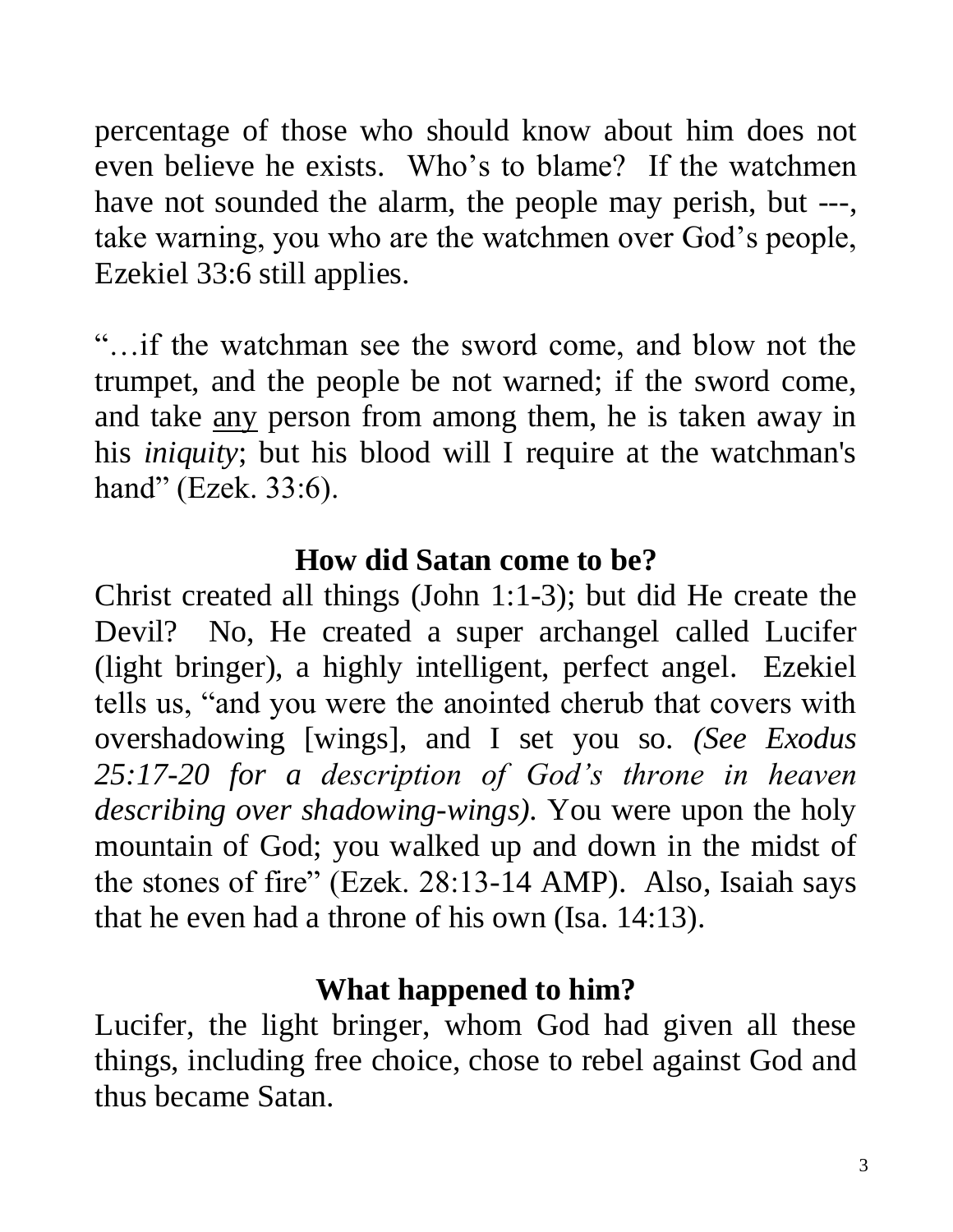"Thou wast perfect in thy ways from the day that thou wast created, till iniquity was found in thee. *(So, he is a created being and was created perfect).* By the multitude of thy merchandise they have filled the midst of thee with violence, and thou hast sinned: therefore I will cast thee as profane out of the mountain of God: and I will destroy thee, O covering cherub, from the midst of the stones of fire (Ezek. 28:15-16). We read of his rebellion in Revelation 12:7 "And there was war in heaven: Michael and his angels fought against the dragon; and the dragon fought and his angels,

8 "And prevailed not, neither was their place found any more in heaven.

9 "And the great dragon was cast out, that old serpent, called the Devil, and Satan, which deceives the whole world: he was cast out into the earth, and his angels were cast out with him."

# **Still a ruler**

Satan fell from his position of authority in heaven, but he is still the god of this world.

Verse 12 "Therefore rejoice, ye heavens, and ye that dwell in them. Woe to the inhabiters of the earth and of the sea! For the devil is come down unto you, having great wrath, because he knoweth that he hath but a short time."

Jesus speaks of Satan's fall in Luke 10:18, "And he said unto them, I beheld Satan as lightning fall from heaven."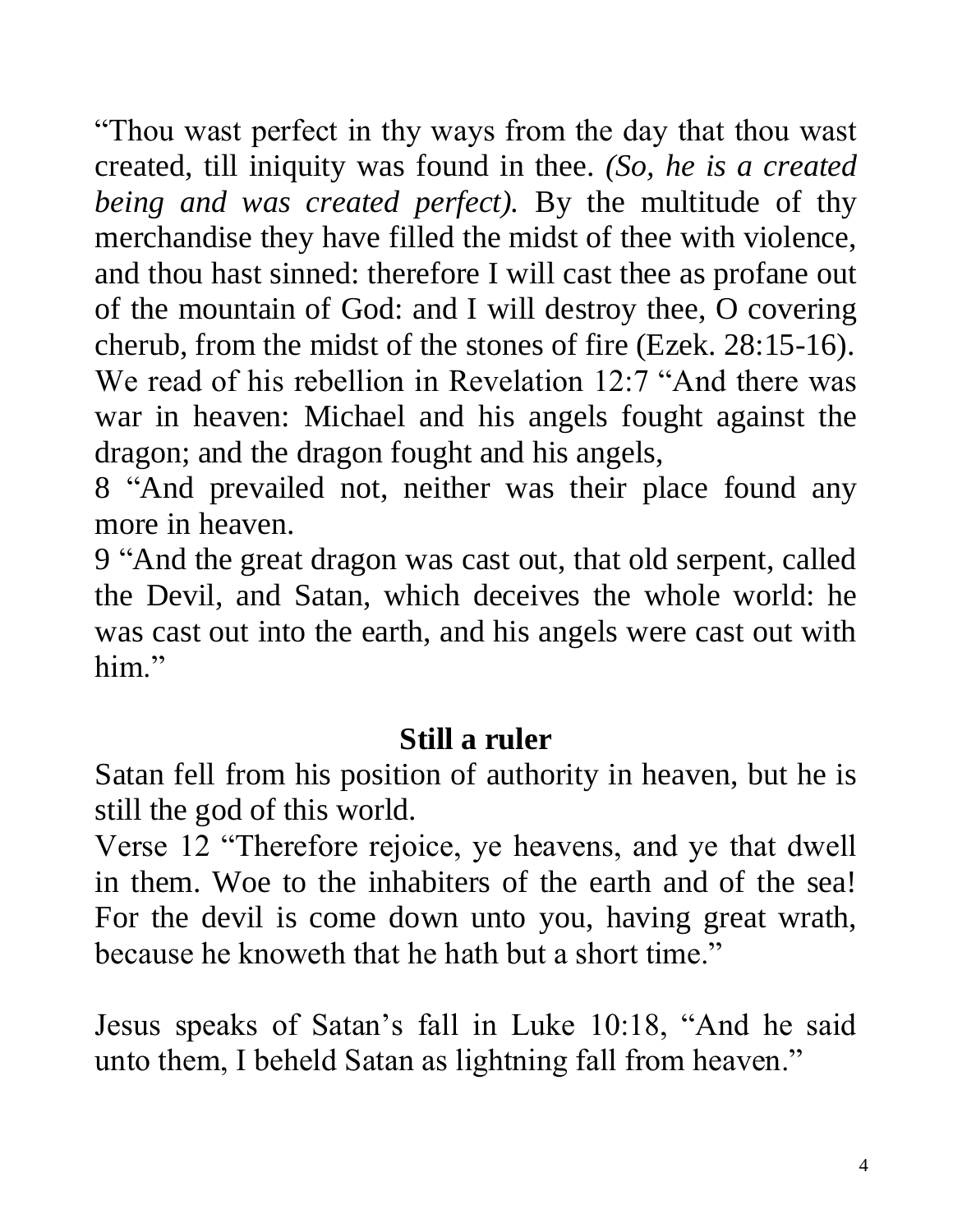And in Isaiah 14:12-15 we read:

12 "How art thou fallen from heaven, O Lucifer, son of the morning! How art thou cut down to the ground, which didst weaken the nations!

13 For thou hast said in thine heart, I will ascend into heaven, I will exalt my throne above the stars (angels) of God: I will sit also upon the mount of the congregation, in the sides of the north:

14 I will ascend above the heights of the clouds; I will be like the most High.

15 Yet thou shall be brought down to hell, (Sheol, Hades) to the sides of the pit." *(See the booklet Understanding Hell for an understanding of Sheol and Hades).*

### **Why did he fall?**

"Thine heart was lifted up because of thy beauty, thou hast corrupted thy wisdom by reason of thy brightness: I will cast thee to the ground, I will lay thee before kings, that they may behold thee.

"Thou hast defiled thy sanctuaries by the multitude of thine iniquities, by the iniquity of thy traffic; therefore will I bring forth a fire from the midst of thee, it shall devour thee, and I will bring thee to ashes upon the earth in the sight of all them that behold thee" (Ezek. 28:17-18).

*(The pronouncements about Satan given in Isaiah and Ezekiel are considered by some to include Satan and his earthly representatives as it shifts from one to the other).*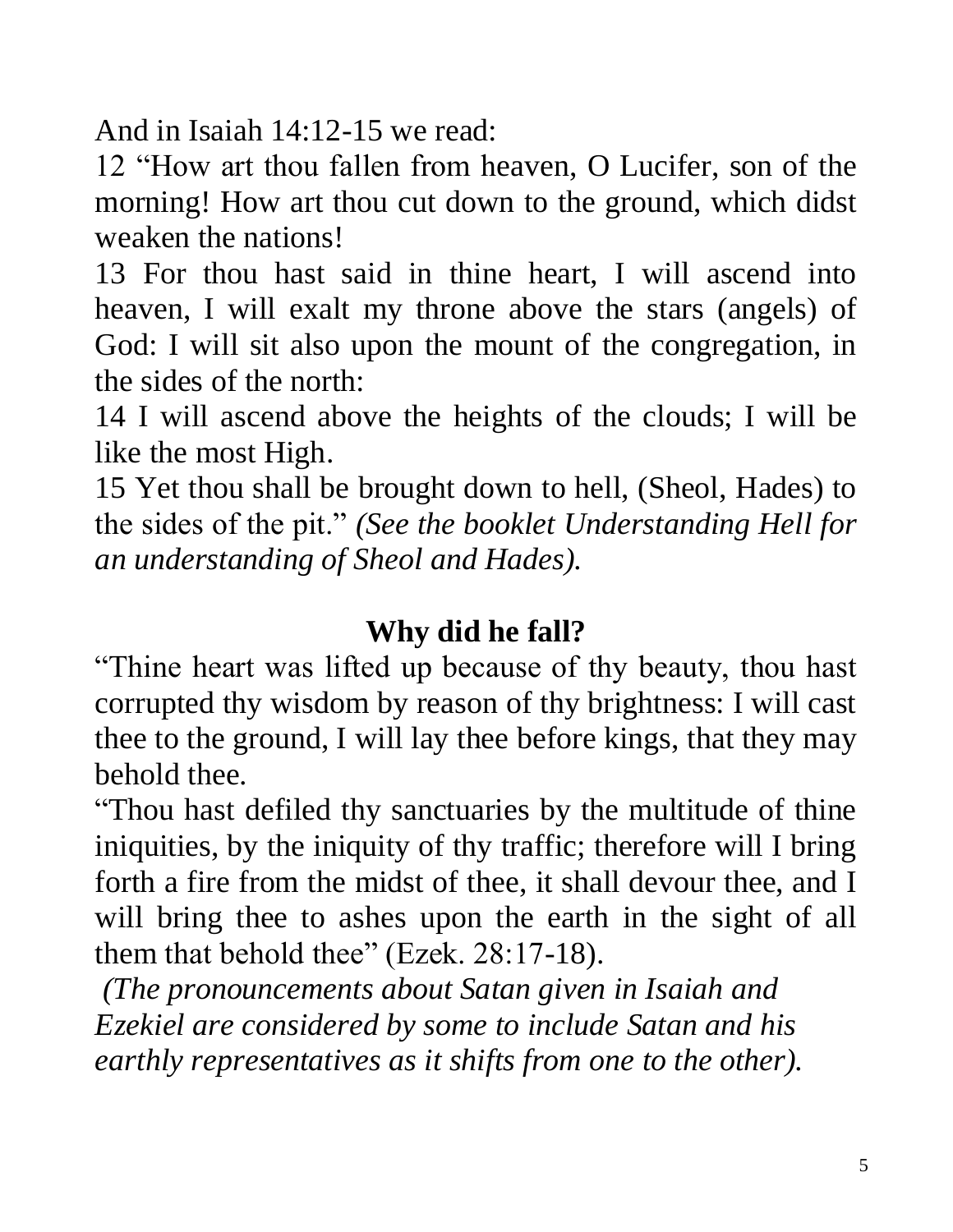# **Facts about Satan**

Lucifer was a very high-ranking angel with such persuasive powers and authority that he was able to convince one third of all the angels to follow him in a rebellion against God.

# **Although fallen, he still occupies a position of power**

He is the god of this world (II Cor. 4:4).

He has an army of demons equal to one third of God's angels (Rev. 12:4).

Paul gives us valuable information about our battle in his letter to the Ephesians, "For we wrestle not against flesh and blood, but against principalities, against powers, against the rulers of the darkness of this world, against spiritual wickedness in high places" (Eph. 6:12). By exercising these powers, Satan along with his demons can and does influence or even posses some high ranking or influential people into doing his will, i.e. Judas (John 13:27).

# **The fearful power of demons**

Satan's demons even have power to resist God's angels. Read about the battle God's angels had to fight against the prince of Persia and Greece when one of God's angels was sent to deliver a message to Daniel (Daniel 10:11-20).

Satan should be feared and respected. Consider what Jude tells us in verse 9:

"Yet Michael the archangel, in contending with the devil, when he disputed about the body of Moses, dared not bring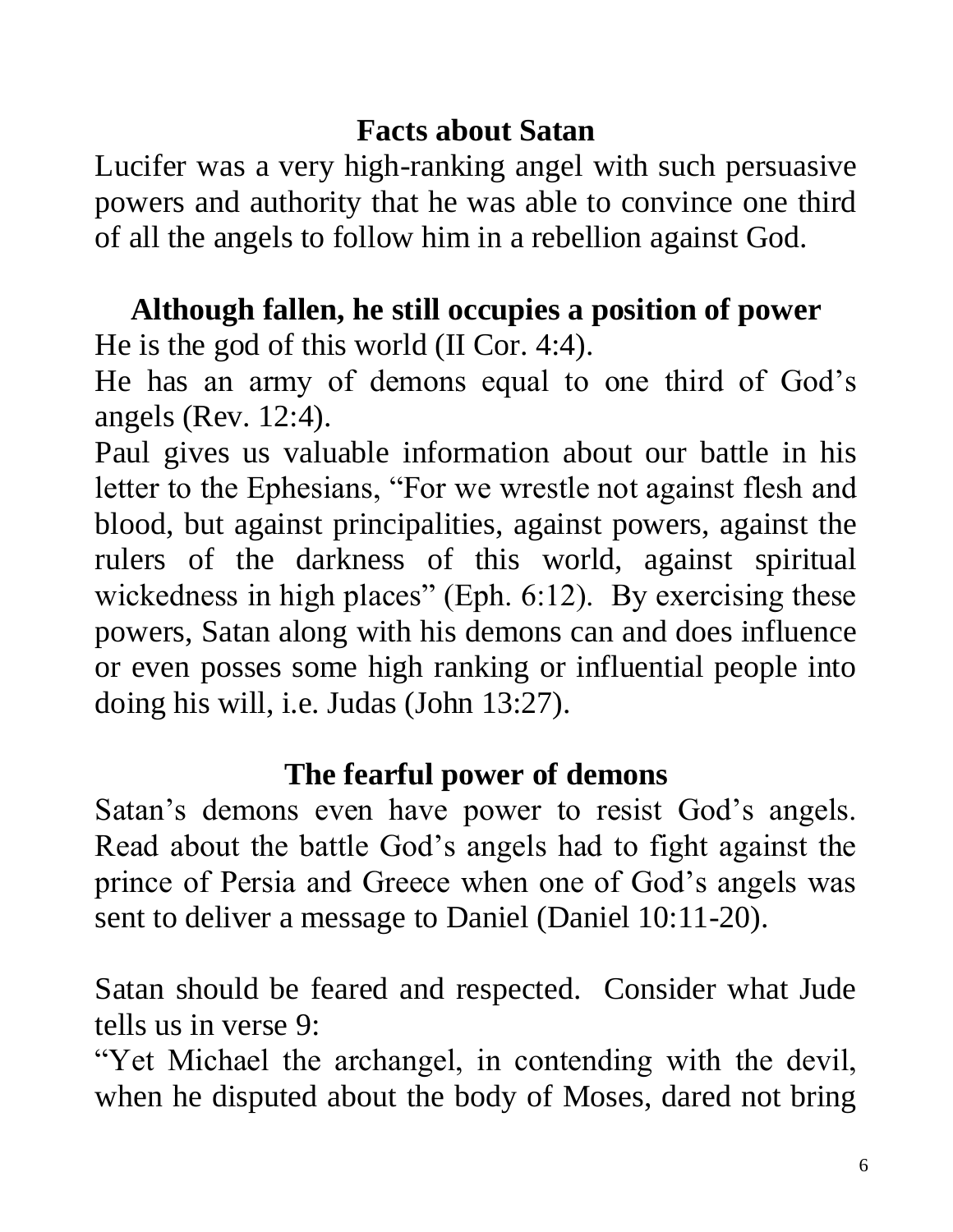against him a railing accusation, but said, 'The Lord rebuke thee'."

# **Even so, he is limited in his power against us**

We are given assurance in 1 Corinthians 10:13 that, "There hath no temptation taken you but such as is common to man: but God is faithful, who will not suffer you to be tempted above that ye are able; but will with the temptation also make a way to escape, that ye may be able to bear it." *(Look for that way, it will be there).*

In James 4:7 we are told, "Submit yourselves therefore to God. Resist the Devil, and he will flee from you."

Why would that be, when even the archangels had such a battle? When Jesus defeated Satan (Matt. 4:10-11), Satan and his angels had to obey Him. Who is in us when we submit ourselves to God? Read John 17 especially verses 22 & 23.

### **Our hedge**

Satan complained to God that he had placed a hedge of protection around Job (Job 1:10). Teaching, advocating and observing God's laws are often compared to a hedge of protection against Satan's attacks (Ezek. 13:5; 22:30). If we step outside that hedge by breaking one of God's directives, you can be sure that Satan and his demons will take advantage of the opening, even in what we may think to be small things.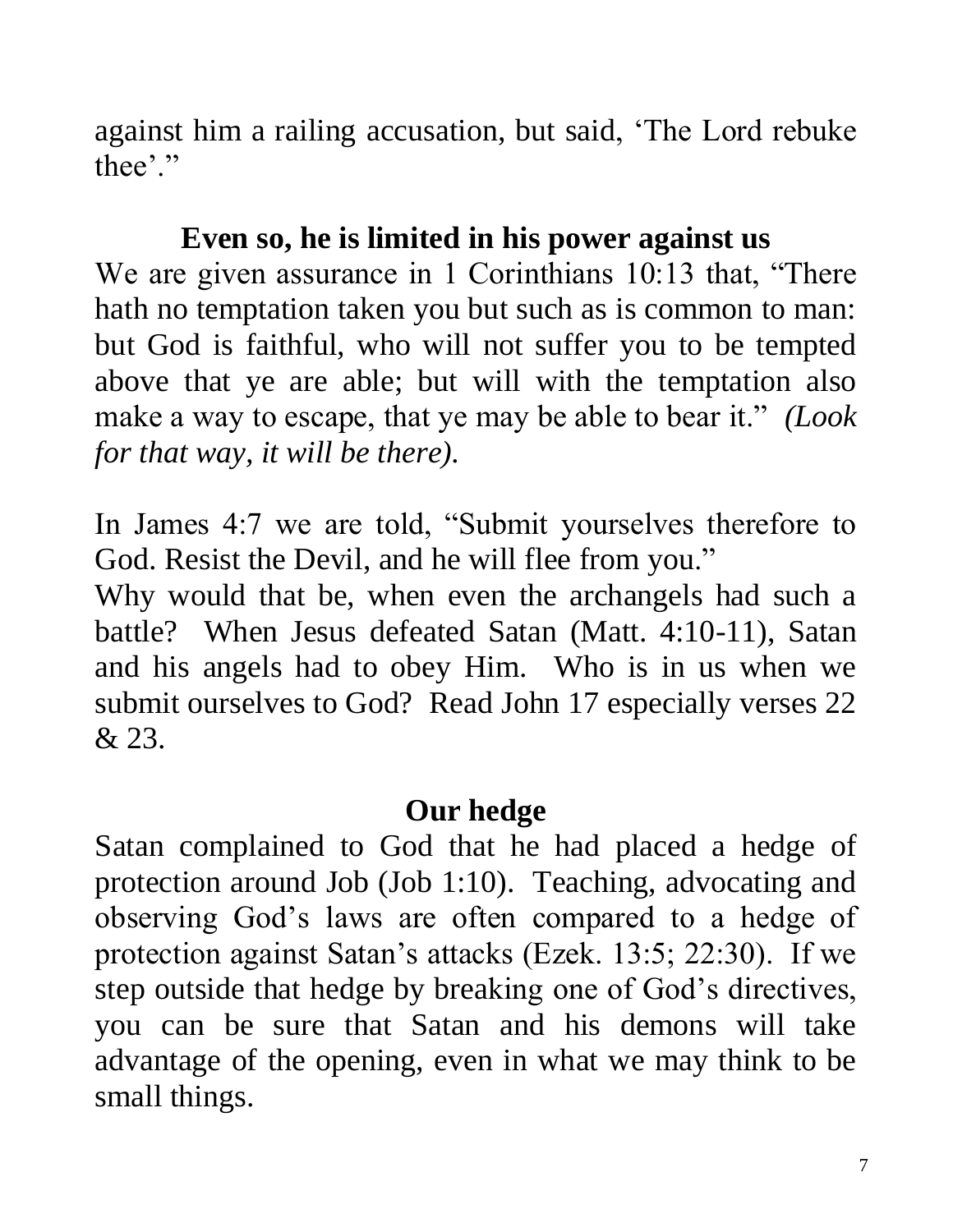Consider: we are told not to consult mediums, witches, astrologists, the dead, etc; yet some do and swear by the results, or say that it's just for fun. They have not stopped to consider that they have just opened a hole in their hedge and subjected their life to the influence of demons. This same principle applies to tempting God by so-called "*innocent*" gambling.

# **Other attributes of Satan**

He is not omnipresent.

He is not all knowing.

He and his demons can manifest themselves as physical beings.

He will tempt you and try to influence your decisions.

He is the father of lies, a murderer, and there is no truth in him (John 8:44).

He constantly accuses us before our God (Rev. 12:10).

He is a deceiver, enticing us with his substitutes for every good thing that God has planned and designed for us. Always examine the source of what you are offered as truth. Is it from man, or God's word? Why settle for a substitute when you can have the real thing?

He appears as an angel of light and his ministers as ministers of righteousness (II Cor. 11:14). Jesus exposed them in His day and we can in our day (John 8:44). They often advocate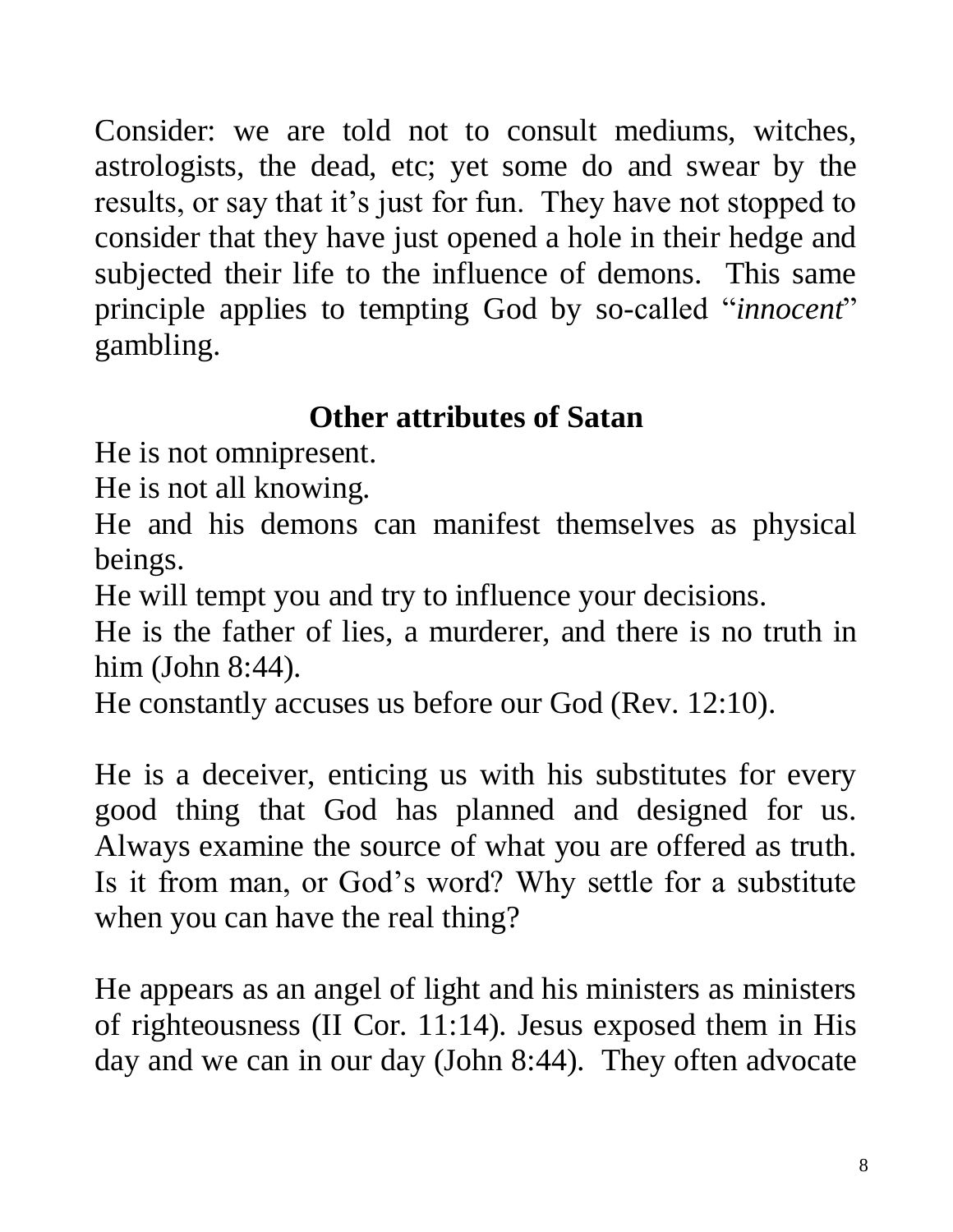Satan's substitutes over God's laws, claiming authority by the traditions of the elders or church fathers (Mk. 7:7-9).

Satan hates God and his world hates God; therefore, he hates you and the world hates you (John 15:18).

### **Satan's ultimate end**

At Christ's return, Satan will be bound for a thousand years. After which he will be released for a short time and then cast into the lake of fire for all eternity. Since Satan is a spiritual being one would assume the fire would not destroy him. However, this is not so for the beast and false prophet. Being mortal they are consumed by the flames. Interestingly, the AMP and the RSV Bibles stress that view (Rev. 20:1- 10).

#### **Now we know**

God's word has given us a working knowledge of our enemy, so that we can know who he is, what he is, his agenda, his tactics, abilities and limitations.

Now let's make sure we are prepared to withstand his attacks. The underlying truth of our victory is given to us in Revelation 12:11, "And they overcame him by the blood of the Lamb, and by the word of their testimony; and they loved not their lives unto the death."

There are three wonderful truths in that verse. 1. Christ's blood is our victory. 2. Our testimony, which is the stand we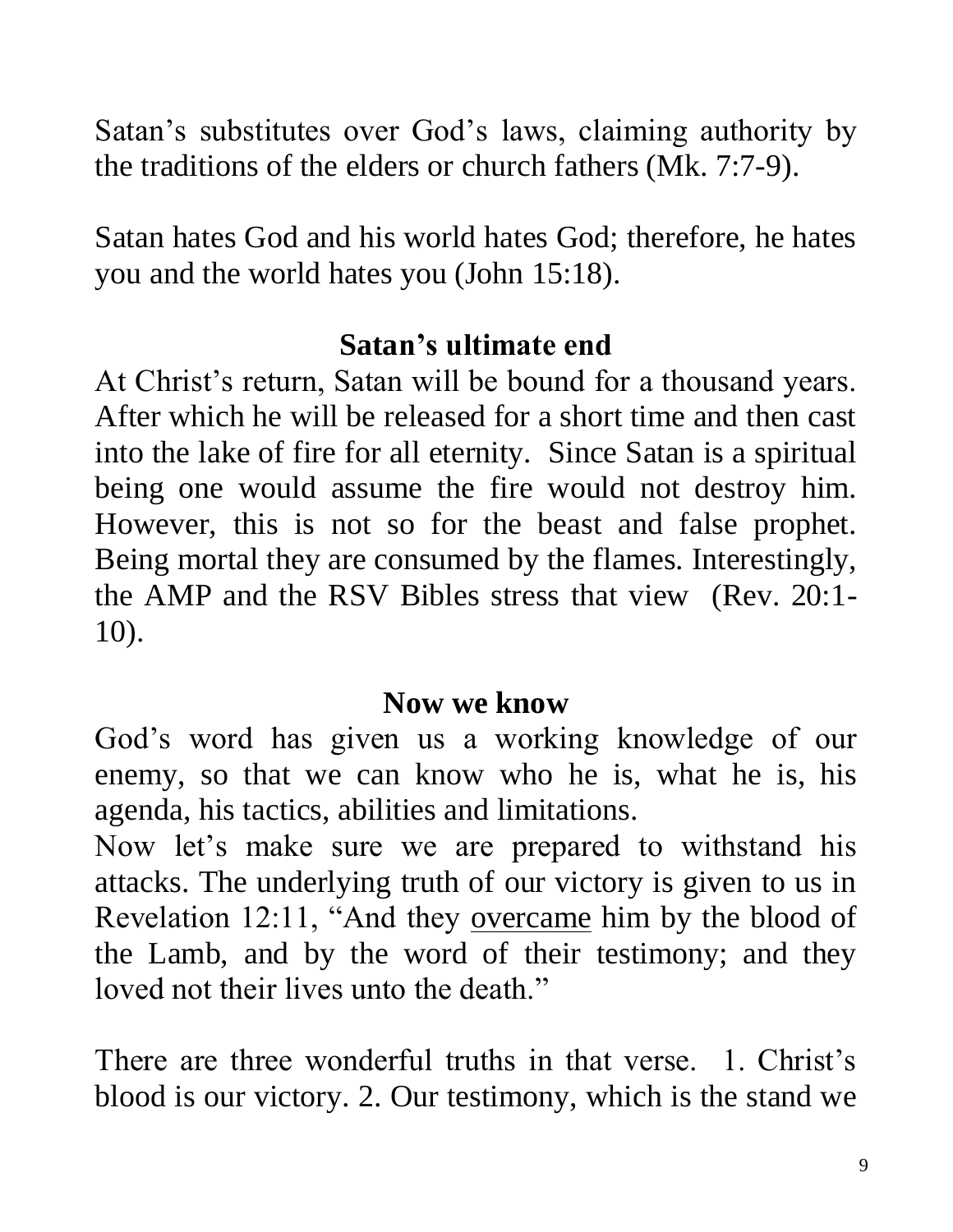take in the face of opposition 3. Our love of God, which surpasses our love of this life.

# **How to be an overcomer**

Paul gives us the formula to be one of those "overcomers" in Ephesians 6:10-20

10 "Finally, my brethren, be strong in the Lord, and in the power of his might."

*It's His strength, His power and His might and it's ours to use for the asking. Don't even try to go it alone.*

11 "Put on the whole armor of God, that ye may be able to stand against the wiles of the devil."

*If we leave anything out, you can bet that's where Satan will attack us.*

12 "For we wrestle not against flesh and blood, but against principalities, against powers, against the rulers of the darkness of this world, against spiritual wickedness in high places."

*It's a spiritual battle and must be fought in spirit and in truth, avoid the physical.*

13 "Wherefore take unto you the whole armor of God that ye may be able to withstand in the evil day, and having done all, to stand." *Take note that we are to stand, not slink timidly into the background.*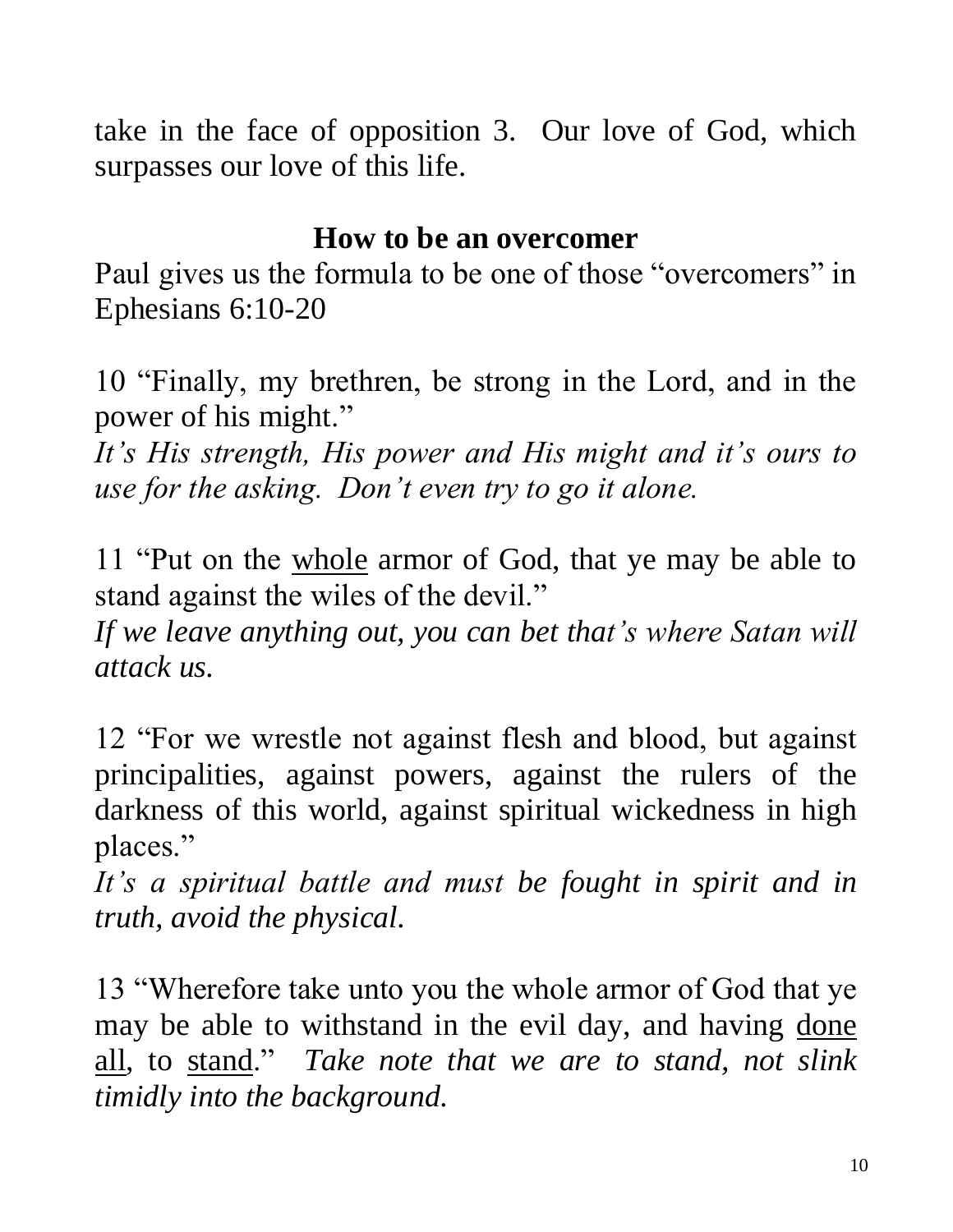# **Paul gave good instructions on how to stand**

"For God did not give us a spirit of timidity (of cowardice, of craven and cringing and fawning fear), but [He has given us a spirit] of power and of love and of calm and wellbalanced mind and discipline and self-control. Do not blush or be ashamed then, to testify to and for our Lord, nor of me, a prisoner for His sake, but [with me] take your share of the suffering [to which the preaching] of the Gospel [may expose you, and do it] in the power of God"

(II Tim. 1:7-8 AMP).

Ephesians 6:14-15

14 "Stand therefore, having your loins girt about with truth, and having on the breastplate of righteousness." *Truth with righteousness, an unbeatable combination, but be sure you know what God's truth is, as opposed to Satan's deceptions, which has infiltrated so much of Christianity. When God has given you the truth, make your stand on it.* 

15 "And your feet shod with the preparation of the gospel of peace." *Be prepared by learning to act rather than react.* 

"A soft answer turneth away wrath: but grievous words stir up anger" (Prov. 15:1).

16 "Above all, taking the shield of faith, wherewith ye shall be able to quench all the fiery darts of the wicked." *We don't know all the answers, but that's not a requirement if we have faith*. *"For we walk by faith, not by sight" (2 Cor 5:7).*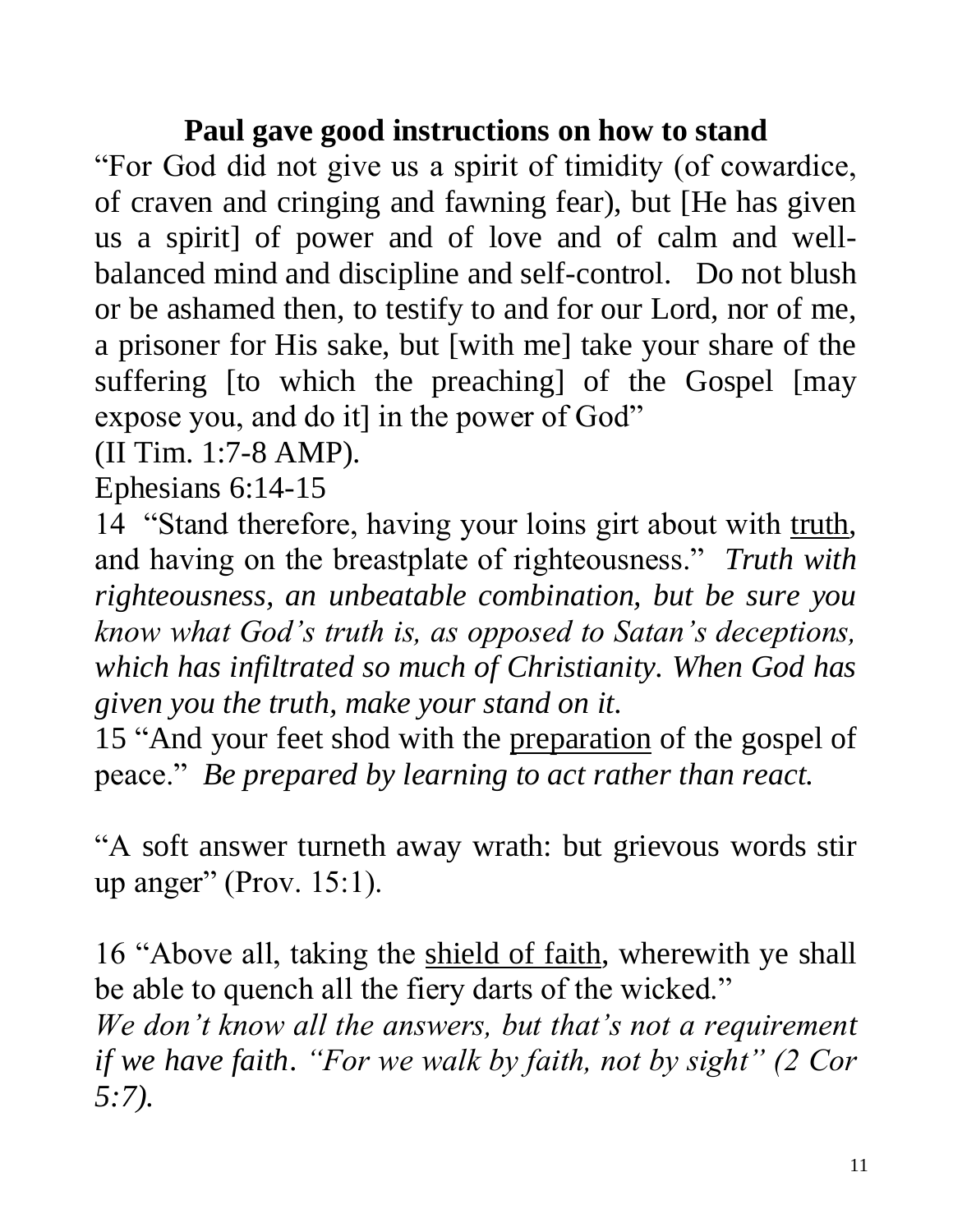17 "And take the helmet of salvation, and the sword of the Spirit, which is the word of God."

*"fear not them which kill the body, but are not able to kill the soul" (Matt. 10:28). Our salvation is complete in our resurrection; our helmet cannot be pierced. The sword of the spirit is the word of God, the Bible; learn to use it well.* 

18 "Praying always with all prayer and supplication in the Spirit, and watching thereunto with all perseverance and supplication for all saints."

*Prayer is our spiritual nourishment; our life-blood, and how we sustain our selves and each other, pray always.*

19 "And for me, (also) that utterance may be given unto me, that I may open my mouth boldly, to make known the mystery of the gospel."

*As Paul asked for prayers for himself I do so for myself, and all of you, that we may all be and do as he says in verse 20.*

20 "For which I am an ambassador in bonds: that therein I may speak boldly, as I ought to speak."

Just as General Patton led our forces to victory against overwhelming odds, we can be victorious by using the same principles he used: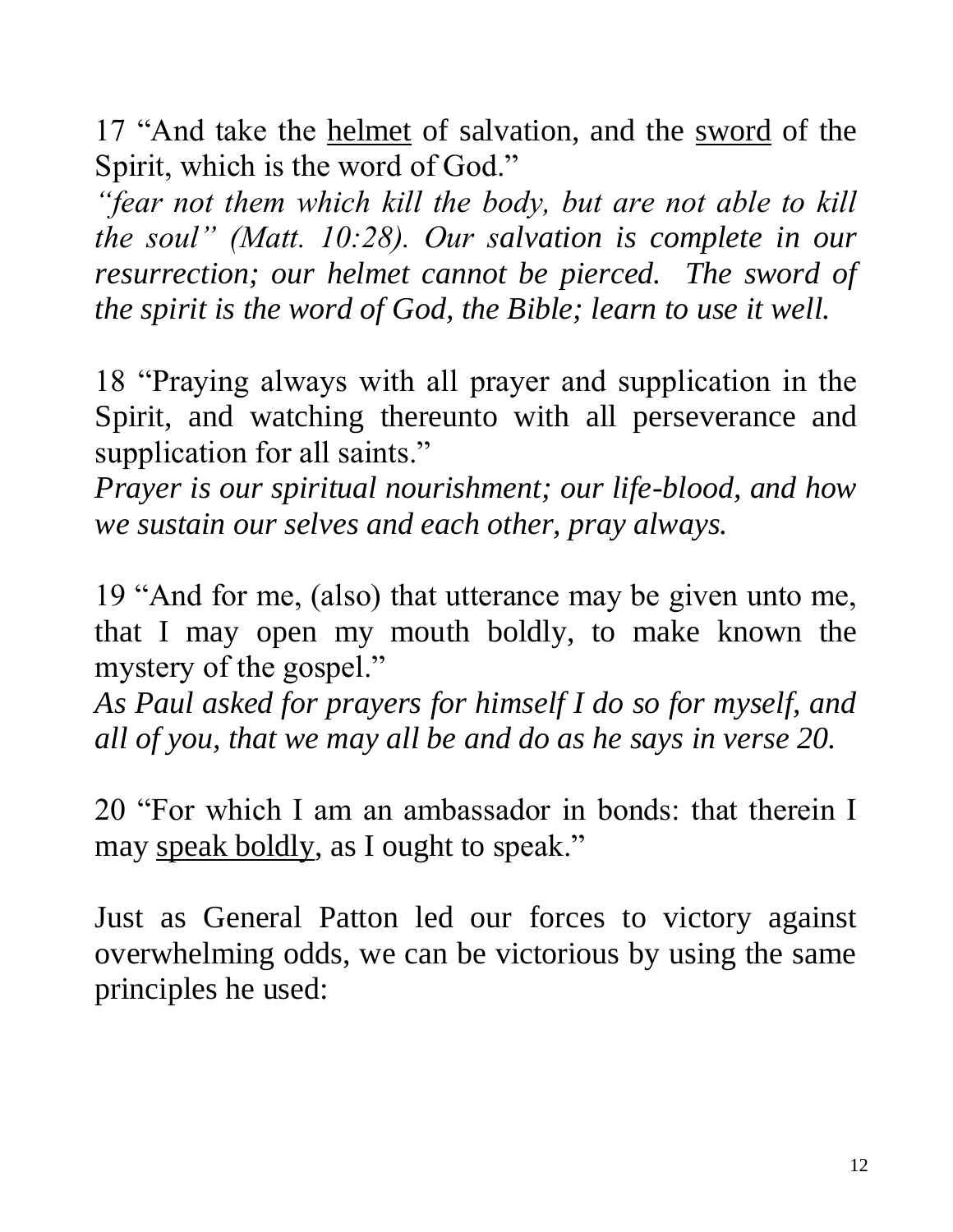# **Discipline**

Disciplining ourselves to always choose the path of righteousness.

# **Training**

Constantly training by studying, using and applying the whole armor of God.

The greater the ignorance, the greater the dogma!

#### **Know your enemy**

Knowing his tactics, methods, agenda, and especially his ministers, those who have crept in unawares (Jude 4).

Del Leger, Pastor, Christian Church of God, Grand Junction, Co. (970) 249 6857, ©9/5/09, [dlleger@montrose.net](mailto:dlleger@montrose.net).

Booklets on related subjects: ANGELS, ANSWERS TO THOSE WHO HAVE CREPT IN UNAWARES, TAKE HEED THAT NO MAN DECEIVE YOU, THE PROTECTING WALL, UNDERSTANDING HELL.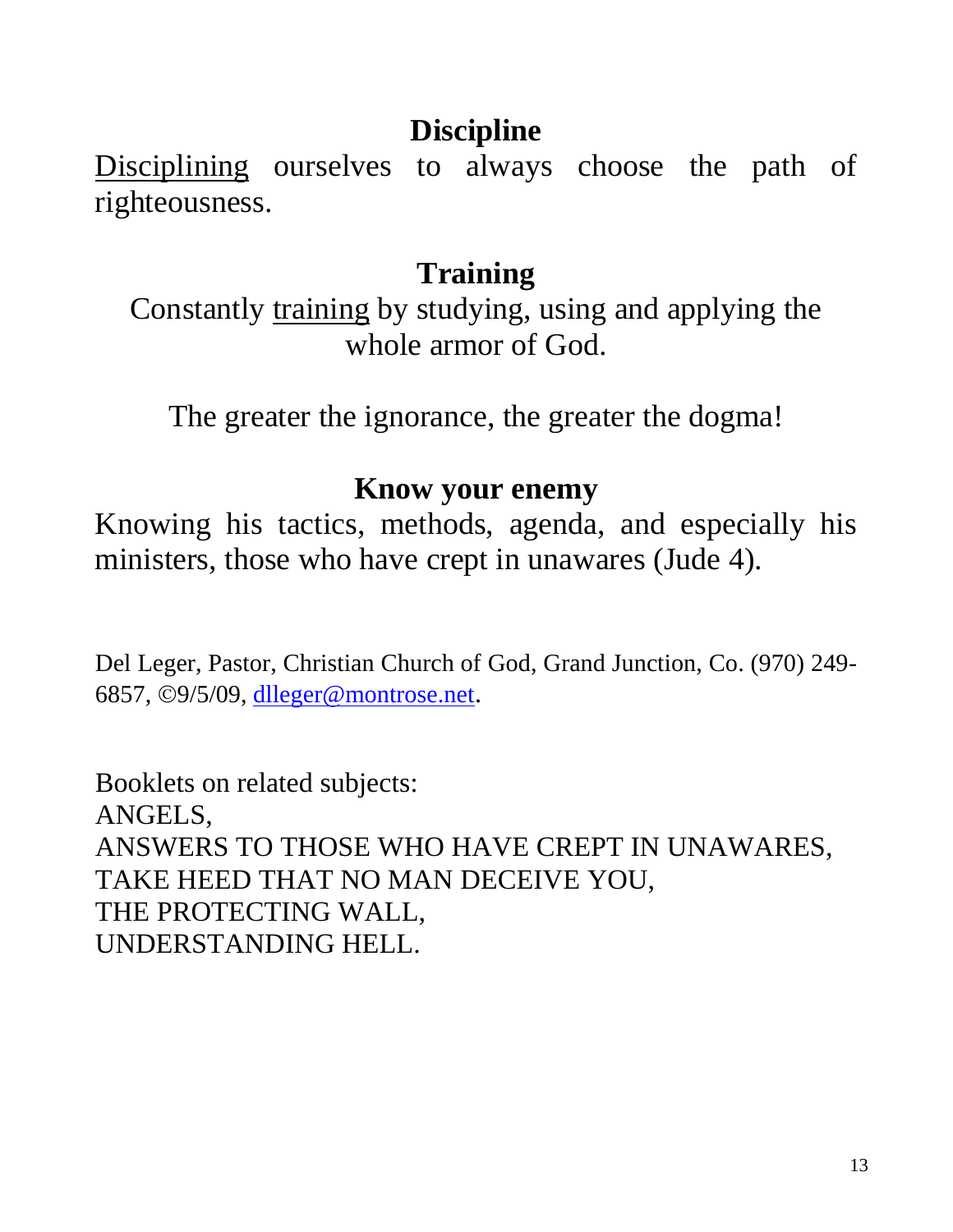# I BELIEVE IN THE SUN EVEN THOUGH IT is slow in rising.

I believe in you without realizing.

I believe in rain though there are no clouds in the sky.

# I believe in truth even though people lie.

I believe in peace though sometimes I am violent.

I believe in God even when he is silent.

--Unknown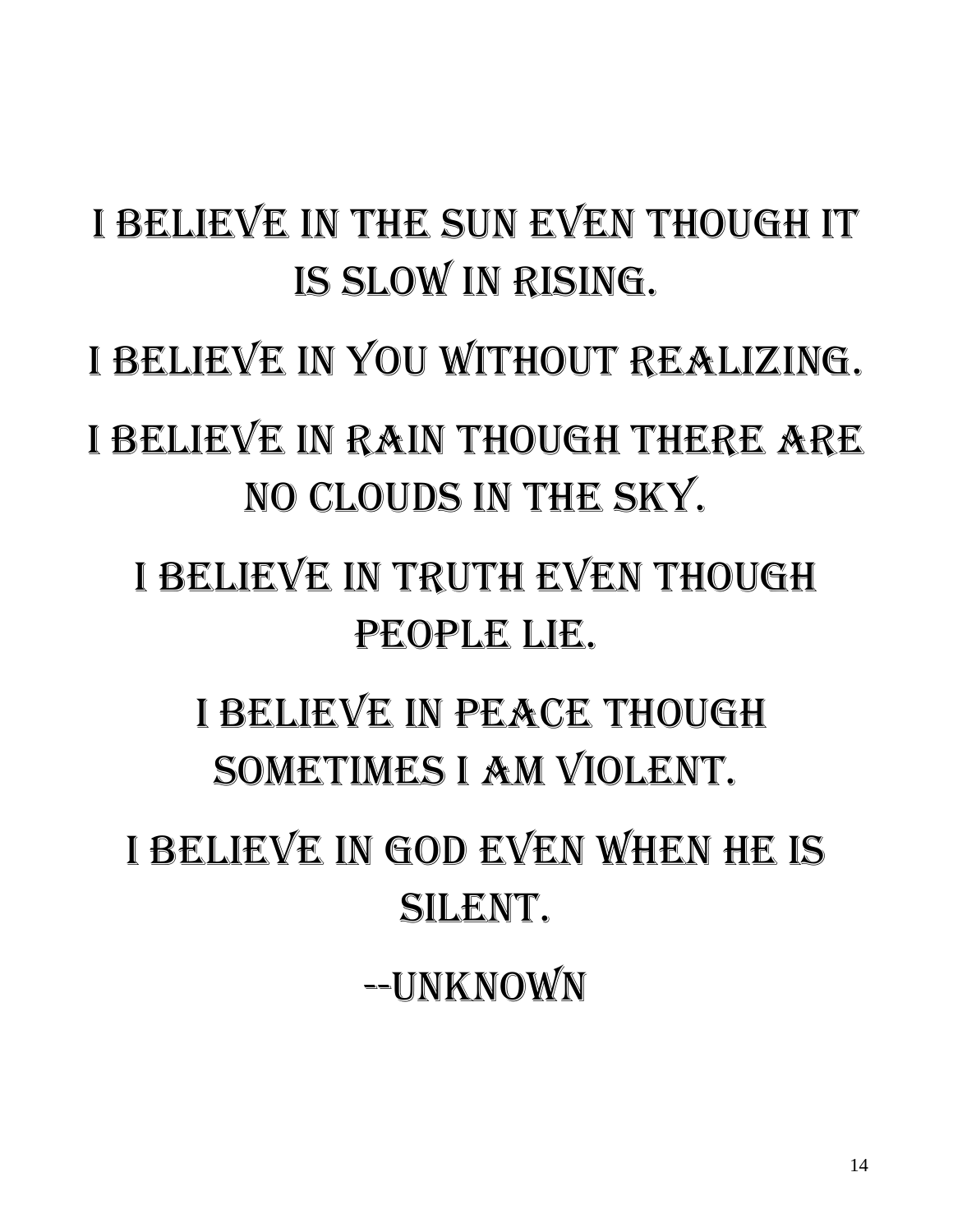# Not one of us knows what effect his life produces, and what he gives to others. That is hidden from us and

must remain so, though we ARE OFTEN ALLOWED TO SEE **SOME** 

little fraction of it, so that we may not lose courage. The way in which power works is a mystery. --Albert Schweitzer (01/14/1875-1965)